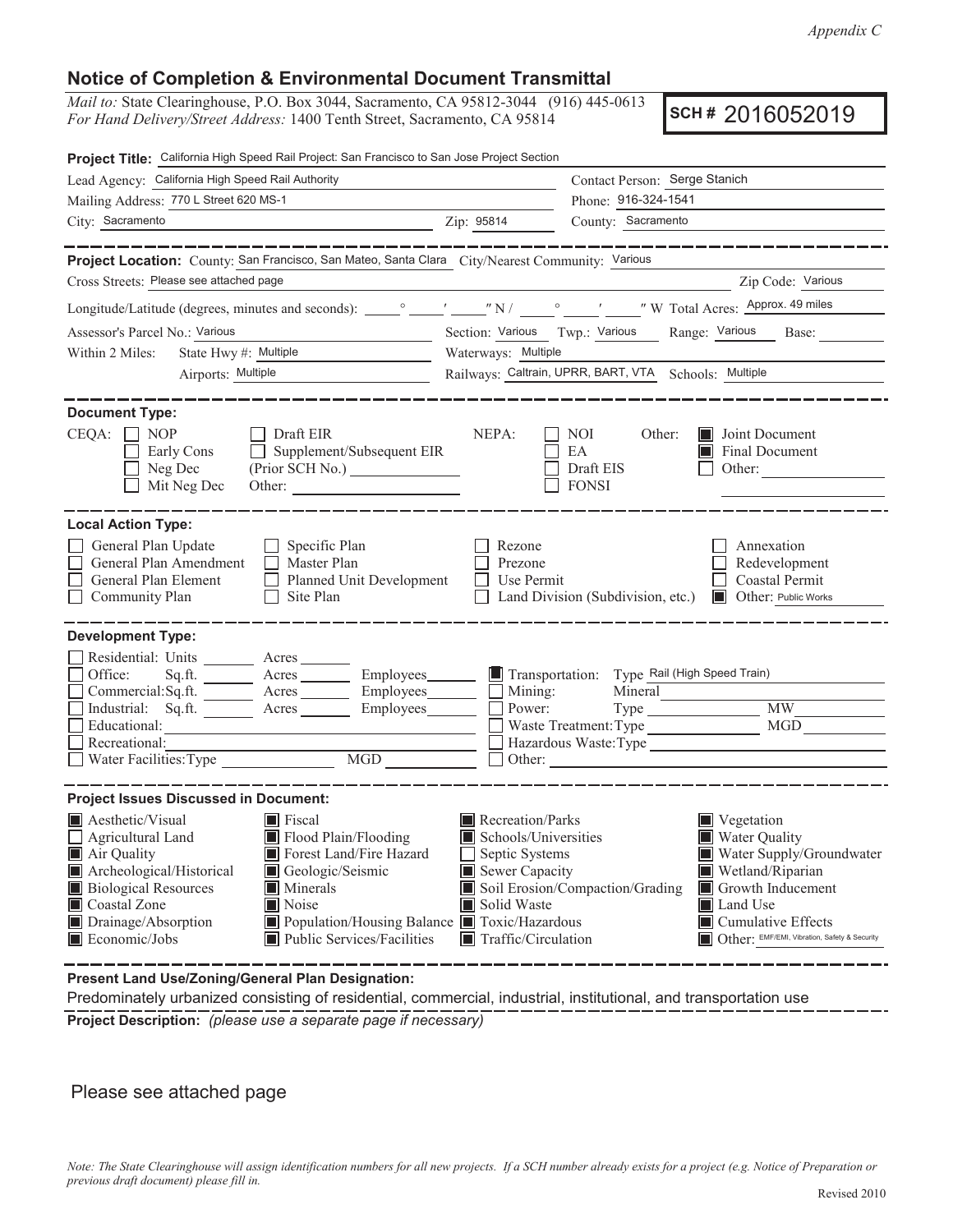# **Reviewing Agencies Checklist**<br>Lead Agencies may recommend State Cl

|                                                                                                                                                           | Lead Agencies may recommend State Clearinghouse distribution by marking agencies below with and "X".<br>If you have already sent your document to the agency please denote that with an "S". |                           |                                                     |  |  |
|-----------------------------------------------------------------------------------------------------------------------------------------------------------|----------------------------------------------------------------------------------------------------------------------------------------------------------------------------------------------|---------------------------|-----------------------------------------------------|--|--|
| X                                                                                                                                                         | Air Resources Board                                                                                                                                                                          | X.                        | Office of Historic Preservation                     |  |  |
|                                                                                                                                                           | Boating & Waterways, Department of                                                                                                                                                           |                           | Office of Public School Construction                |  |  |
|                                                                                                                                                           | California Emergency Management Agency                                                                                                                                                       | X                         | Parks & Recreation, Department of                   |  |  |
| X                                                                                                                                                         | California Highway Patrol                                                                                                                                                                    |                           | Pesticide Regulation, Department of                 |  |  |
| X                                                                                                                                                         | Caltrans District # 4                                                                                                                                                                        | X                         | Public Utilities Commission                         |  |  |
|                                                                                                                                                           | <b>Caltrans Division of Aeronautics</b>                                                                                                                                                      | X                         | Regional WQCB $# 2$                                 |  |  |
|                                                                                                                                                           | <b>Caltrans Planning</b>                                                                                                                                                                     | X.                        | Resources Agency                                    |  |  |
|                                                                                                                                                           | Central Valley Flood Protection Board                                                                                                                                                        |                           | Resources Recycling and Recovery, Department of     |  |  |
|                                                                                                                                                           | Coachella Valley Mtns. Conservancy                                                                                                                                                           | X                         | S.F. Bay Conservation & Development Comm.           |  |  |
|                                                                                                                                                           | <b>Coastal Commission</b>                                                                                                                                                                    |                           | San Gabriel & Lower L.A. Rivers & Mtns. Conservancy |  |  |
|                                                                                                                                                           | Colorado River Board                                                                                                                                                                         |                           | San Joaquin River Conservancy                       |  |  |
| $\boldsymbol{X}$                                                                                                                                          | Conservation, Department of                                                                                                                                                                  |                           | Santa Monica Mtns. Conservancy                      |  |  |
|                                                                                                                                                           | Corrections, Department of                                                                                                                                                                   | X                         | <b>State Lands Commission</b>                       |  |  |
|                                                                                                                                                           | Delta Protection Commission                                                                                                                                                                  |                           | <b>SWRCB: Clean Water Grants</b>                    |  |  |
|                                                                                                                                                           | Education, Department of                                                                                                                                                                     | $\boldsymbol{\mathsf{X}}$ | <b>SWRCB: Water Quality</b>                         |  |  |
|                                                                                                                                                           | <b>Energy Commission</b>                                                                                                                                                                     |                           | <b>SWRCB: Water Rights</b>                          |  |  |
| X                                                                                                                                                         | Fish & Game Region # 3                                                                                                                                                                       |                           | Tahoe Regional Planning Agency                      |  |  |
|                                                                                                                                                           | Food & Agriculture, Department of                                                                                                                                                            | X.                        | Toxic Substances Control, Department of             |  |  |
| X                                                                                                                                                         | Forestry and Fire Protection, Department of                                                                                                                                                  | X                         | Water Resources, Department of                      |  |  |
|                                                                                                                                                           | General Services, Department of                                                                                                                                                              |                           |                                                     |  |  |
|                                                                                                                                                           | Health Services, Department of                                                                                                                                                               |                           | Other: Please see attached page                     |  |  |
| X                                                                                                                                                         | Housing & Community Development                                                                                                                                                              |                           |                                                     |  |  |
| X                                                                                                                                                         | Native American Heritage Commission                                                                                                                                                          |                           |                                                     |  |  |
| Local Public Review Period (to be filled in by lead agency)                                                                                               |                                                                                                                                                                                              |                           |                                                     |  |  |
| Starting Date Not applicable                                                                                                                              |                                                                                                                                                                                              |                           | Ending Date Not applicable                          |  |  |
|                                                                                                                                                           | Lead Agency (Complete if applicable):                                                                                                                                                        |                           |                                                     |  |  |
| Consulting Firm: ICF                                                                                                                                      |                                                                                                                                                                                              |                           | Applicant: California High-Speed Rail               |  |  |
|                                                                                                                                                           | Address: 201 Mission Street, Suite 1500                                                                                                                                                      |                           | Address: 770 L Street 620 MS-1                      |  |  |
|                                                                                                                                                           | City/State/Zip: San Francisco, CA 94105<br>City/State/Zip: Sacramento / 95814                                                                                                                |                           |                                                     |  |  |
|                                                                                                                                                           | Contact: Rich Walter                                                                                                                                                                         |                           | Phone: 916-324-1541                                 |  |  |
|                                                                                                                                                           | Phone: 510-290-1860 (cell)                                                                                                                                                                   |                           |                                                     |  |  |
| Digitally signed by Serge M. Stanich<br>Date: 5/17/2022<br>Signature of Lead Agency Representative: Serge M. Stanich<br>Date: 2022.05.17 16:16:35 -07'00' |                                                                                                                                                                                              |                           |                                                     |  |  |

Authority cited: Section 21083, Public Resources Code. Reference: Section 21161, Public Resources Code.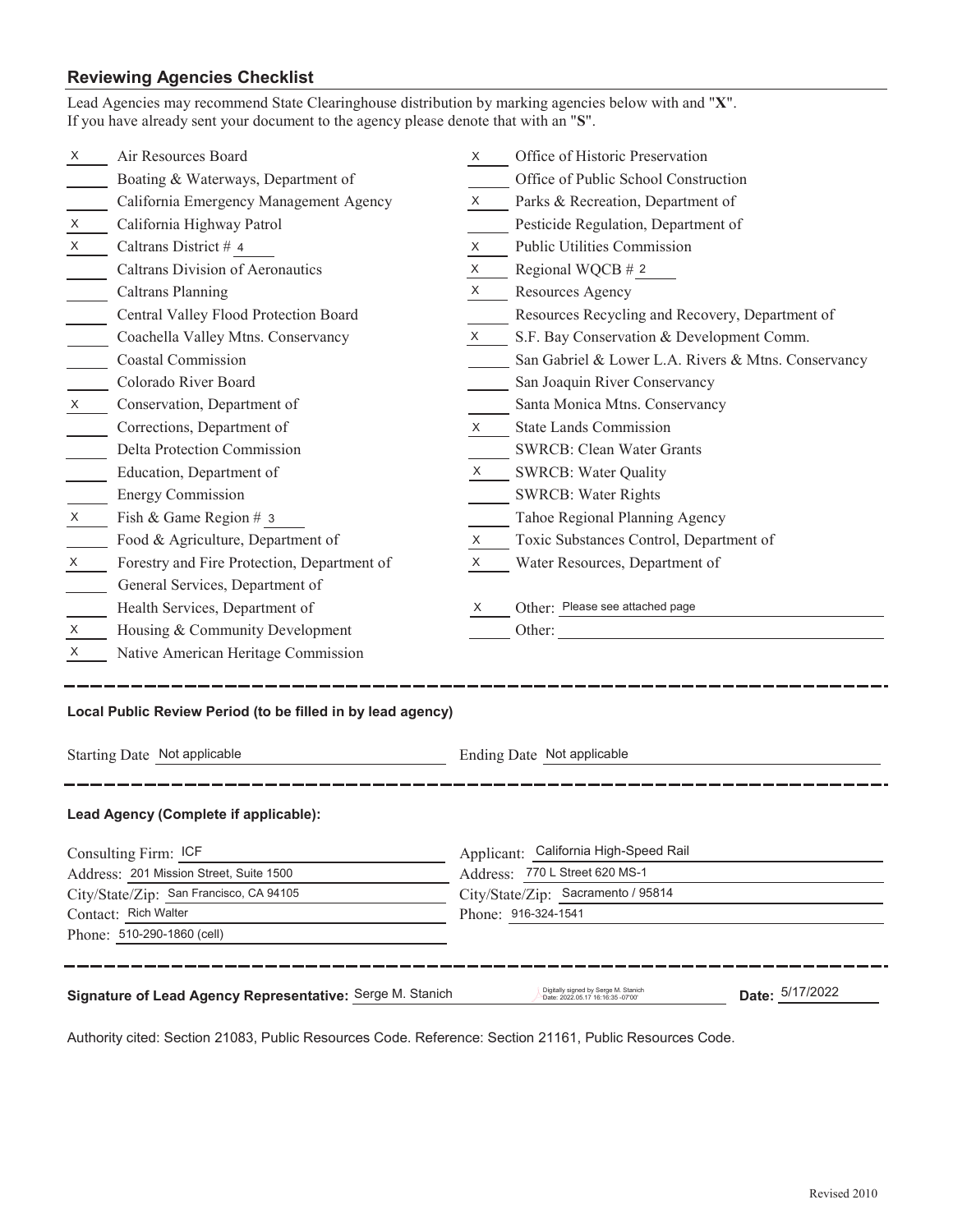

# **Notice of Completion and Environmental Document Transmittal—Attachment**

# **Project Name**

California High-Speed Rail Project: San Francisco to San Jose Project Section

### **Project Location, Cross Streets**

The proposed San Francisco to San Jose Project Section (Project Section, or project) would follow the existing Caltrain right-of-way through urban areas of San Francisco, San Mateo, and Santa Clara Counties including the cities and communities of San Francisco, Brisbane, South San Francisco, San Bruno, Millbrae, Burlingame, San Mateo, Belmont, San Carlos, Redwood City, North Fair Oaks, Atherton, Menlo Park, Palo Alto, Mountain View, Sunnyvale, Santa Clara, and San Jose. The project would extend from the 4th and King Street Station in San Francisco (lat. 37° 46' 42.61231"N / long. 122° 23' 36.2202"W) to West Alma Avenue in San Jose (lat. 37° 18' 34.65911"N / long.121° 53' 3.0138"W)]. The nearest major state highways are Interstate (I-) 80, I-280, I-380, I-880, U.S. Highway (US) 101, State Routes (SR) 1, SR 35, SR 82, SR 84, SR 85, SR 87, SR 92, and SR 237.

## **Project Description**

The California High-Speed Rail Authority (Authority) certified a Statewide Program Environmental Impact Report (EIR)/Environmental Impact Statement (EIS) (Tier 1) in November 2005 as the first phase of a tiered environmental review process for the proposed California High-Speed Rail (HSR) System planned to provide a reliable, high-speed, electric-powered rail system that links the major metropolitan areas of the state and that delivers predictable and consistent travel times. A further objective is to provide an interface with commercial airports, mass transit, and the highway network and to relieve capacity constraints of the existing transportation system as increases in intercity travel demand in California occur, in a manner sensitive to and protective of California's unique natural resources. A second program-level (Tier 1) EIR/EIS was completed in 2008 focusing on the connection between the Bay Area and Central Valley; the Authority revised this document under the California Environmental Quality Act (CEQA) and completed it in 2012. Based on the Program EIR/EISs, the Authority selected preferred corridors and station locations to advance for further study.

The San Francisco to San Jose Project Section EIR/EIS is a project-level (Tier 2) EIR/EIS that tiers off the program-level (Tier 1) EIR/EIS documents. It provides project-level information for decision making on this portion of the HSR system.

The Project Section would modernize the rail corridor between San Francisco and San Jose and would provide service between the Salesforce Transit Center in San Francisco and the San Jose Diridon Station. Initially, HSR trains would stop at the 4th and King Street Station in San Francisco (an interim HSR station), and once the Transbay Joint Powers Authority completes its Downtown Extension Project, HSR trains would reach the Salesforce Transit Center in San Francisco. The Project Section consists of five geographic subsections:

- San Francisco to South San Francisco—from the 4th and King Street Station in San Francisco to Linden Avenue in South San Francisco
- San Bruno to San Mateo—from Linden Avenue in South San Francisco to Ninth Avenue in San Mateo
- San Mateo to Palo Alto—from Ninth Avenue in San Mateo to San Antonio Road in Palo Alto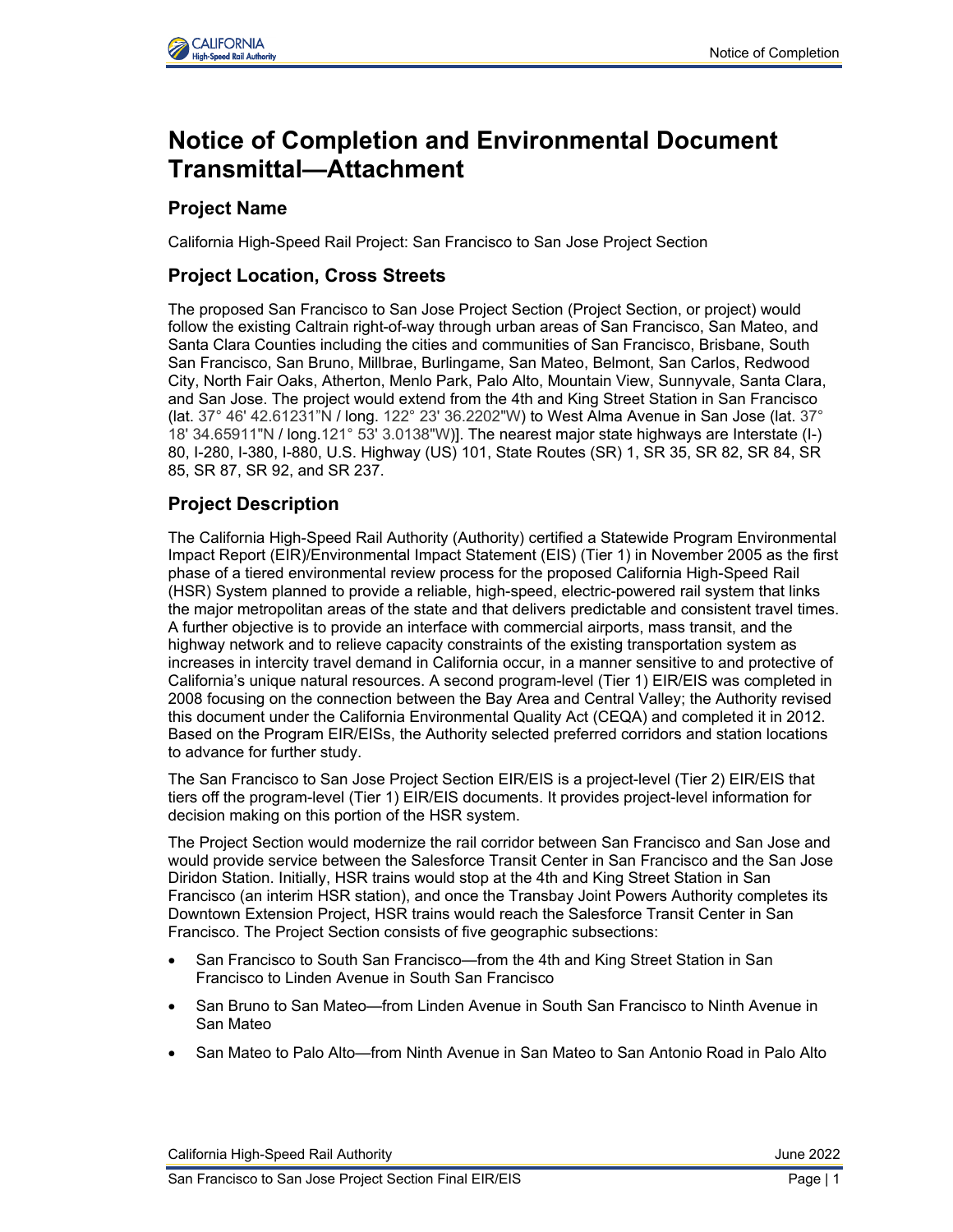

- Mountain View to Santa Clara—from San Antonio Road in Palo Alto to Scott Boulevard in Santa Clara
- San Jose Diridon Station Approach—from Scott Boulevard in Santa Clara to West Alma Avenue in San Jose

In 2012, Caltrain, the Authority, and other regional partners agreed to electrify the existing Caltrain corridor, have the two rail systems share the tracks, and maintain the corridor as primarily a two-track railroad. The Project Section would primarily follow the existing Caltrain right-of-way through urban areas in San Francisco, San Mateo, and Santa Clara Counties including the cities and communities of San Francisco, Brisbane, South San Francisco, San Bruno, Millbrae, Burlingame, San Mateo, Belmont, San Carlos, Redwood City, North Fair Oaks, Atherton, Menlo Park, Palo Alto, Mountain View, Sunnyvale, Santa Clara, and San Jose.

The Project Section includes approximately 43 to 49 miles of blended<sup>1</sup> system infrastructure with Caltrain and up to 6 miles of dedicated HSR infrastructure (depending on the alternative and viaduct option). Stations providing HSR service would be located in San Francisco, Millbrae, and San Jose and a light maintenance facility (LMF) would be built either east or west of the Caltrain corridor on the Brisbane Baylands site. An LMF is where trains are cleaned, serviced, and stored so they can be dispatched to HSR terminal stations at the start of the day. There are also plans for development at the Brisbane Baylands site and the Authority continues to engage with the City of Brisbane and local property owners on how to best align the Authority's and others' plans for the area.

The Draft EIR/EIS evaluated the impacts and benefits of the No Project Alternative and two project alternatives (Alternative A and Alternative B). Each alternative included HSR stations in San Francisco, Millbrae and San Jose, and an LMF in Brisbane. The Authority's Preferred Alternative under the National Environmental Policy Act (NEPA), which serves as the proposed project under the CEQA, is Alternative A. Alternative A, as defined in the Final EIR/EIS, includes a predominantly two-track blended system with no additional passing track, three existing Caltrain stations to be shared by HSR and Caltrain (4th and King Street [an interim station only], Millbrae, and San Jose Diridon), and the East Brisbane LMF.

Following the Authority's publication of the Draft EIR/EIS in July 2020, the Authority issued a limited revision to the published Draft EIR/EIS, entitled *San Francisco to San Jose Project Section: Revised Draft Environmental Impact Report/Supplemental Draft Environmental Impact Statement* (Revised/Supplemental Draft EIR/EIS). Pursuant to Section 15088.5(f)(2) of the CEQA Guidelines, this document was limited to the portions of the previously published Draft EIR/EIS that required revision. The Revised/Supplemental Draft EIR/EIS presented new biological resources analysis for monarch butterfly and an analysis of a design variant for the Millbrae Station that was not included in the Draft EIR/EIS.

The Authority is now issuing the Final EIR/EIS in June 2022. A vertical line in the margin of the Final EIR/EIS indicates a substantive change in the text since publication of the Draft EIR/EIS; minor editorial changes and clarifications are not identified. Changes in the Final EIR/EIS are primarily related to updating information and addressing comments received during the public comment period on the Draft EIR/EIS and the Revised/Supplemental Draft EIR/EIS.

June 2022 California High-Speed Rail Authority

<sup>1</sup> *Blended* refers to operating the HSR trains with existing intercity and commuter and regional rail trains on common infrastructure.